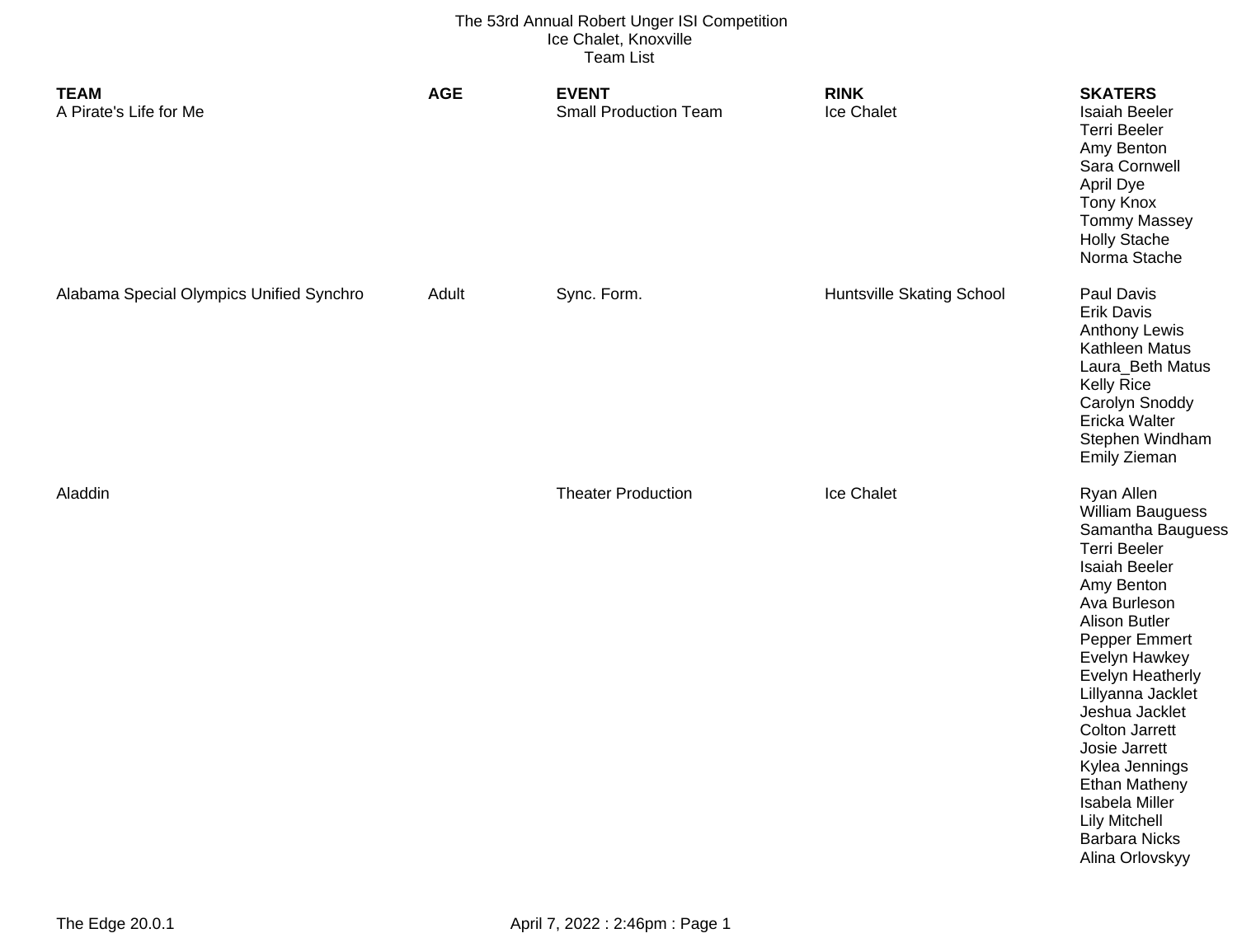| <b>TEAM</b>                 | <b>AGE</b> | <b>EVENT</b>            | <b>RINK</b>               | <b>SKATERS</b><br>Samantha Rieger<br>Hannah Rieger<br><b>Skyler Rose</b><br>Jaedyn Sobota<br><b>Mairen Stiefel</b>                                                                  |
|-----------------------------|------------|-------------------------|---------------------------|-------------------------------------------------------------------------------------------------------------------------------------------------------------------------------------|
| Arctic Snowflakes - Warrior | Teen       | Sync. Advance Form.     | Lou & Gib Reese Ice Arena | Alexandra Amyx<br>Abigail Bagent<br><b>Rosie Christy</b><br><b>Charlet Geiger</b><br>Alex Gowans<br>Hannah Hausman<br>Noah Hausman<br>Austin Johnson<br>Kaitlyn Nash<br>Ella Schall |
| <b>Blade Rockers</b>        | Adult      | Sync. Skate             | Huntsville Skating School | Rebecca Booth<br><b>Cassandre Dodd</b><br>Caitlyn Durham<br>Kristian Handley<br>Kathleen Matus<br>Laura_Beth Matus<br>Jean Paradise<br>Nadia Paradise                               |
| <b>Dueling Dragons</b>      | Family     | <b>Family Spotlight</b> | Huntsville Skating School | Kylie Harden<br>Katelyn Harden                                                                                                                                                      |
| <b>French Toast Sticks</b>  |            | Ex. Team Interpretive   | Ice Chalet                | <b>Carly Farone</b><br>Andrew Giovengo<br><b>Grace King</b><br>George Kohnstamm<br>Isabela Miller                                                                                   |
| <b>Happily Never After</b>  |            | Ensemble                | Lou & Gib Reese Ice Arena | Abigail Bagent<br><b>Charlet Geiger</b><br>Noah Hausman<br>Austin Johnson<br>Kaitlyn Nash                                                                                           |
| Jarrett Family              | Family     | <b>Family Spotlight</b> | Ice Chalet                | Josie Jarrett                                                                                                                                                                       |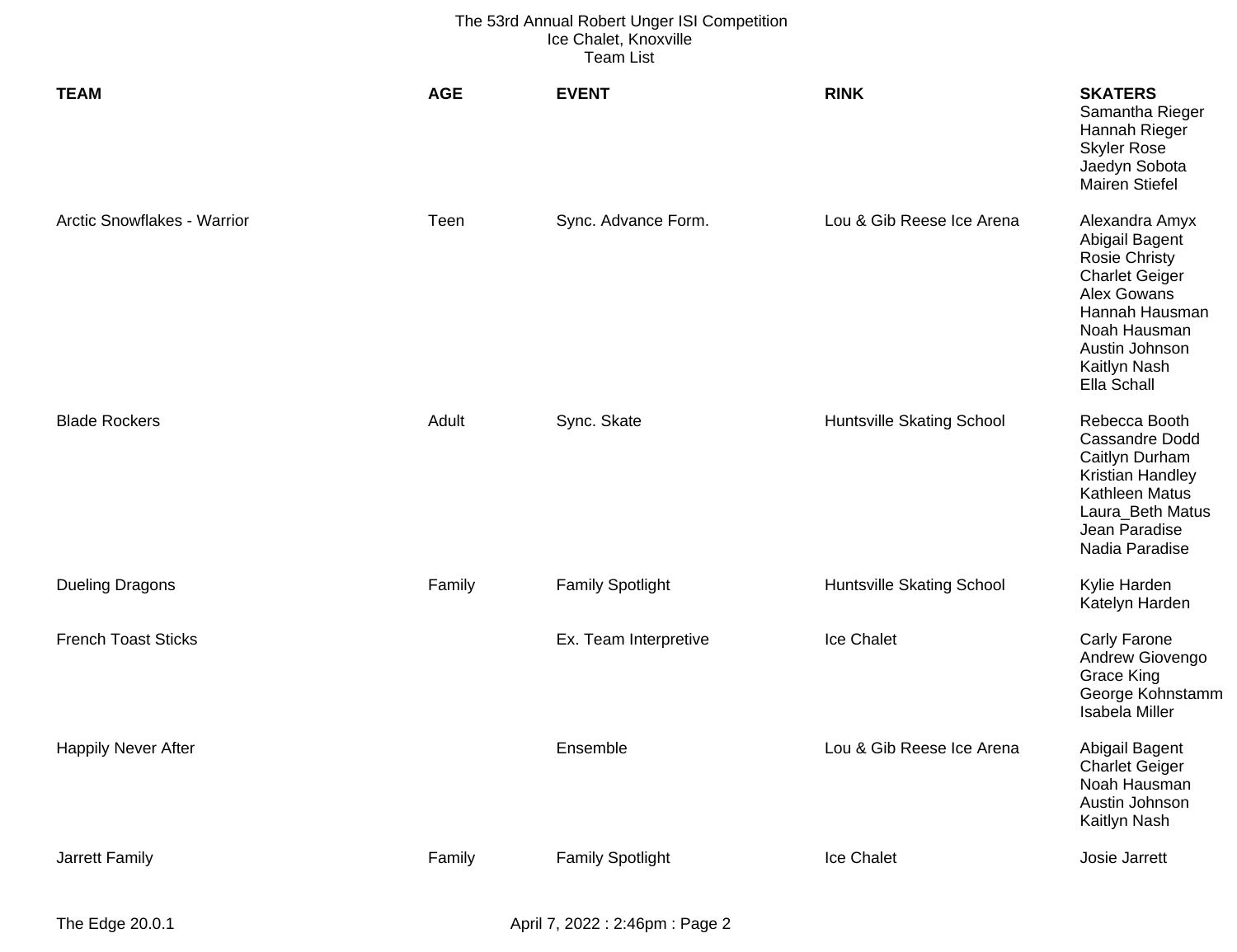| <b>TEAM</b>               | <b>AGE</b> | <b>EVENT</b>              | <b>RINK</b>               | <b>SKATERS</b><br><b>Colton Jarrett</b>                                                                                                                                                                                                                                               |
|---------------------------|------------|---------------------------|---------------------------|---------------------------------------------------------------------------------------------------------------------------------------------------------------------------------------------------------------------------------------------------------------------------------------|
| Jungle Book               |            | <b>Theater Production</b> | Lou & Gib Reese Ice Arena | Alexandra Amyx<br>Abigail Bagent<br>Callie Boucher<br><b>Rosie Christy</b><br><b>Charlet Geiger</b><br>Alex Gowans<br>Hannah Hausman<br>Noah Hausman<br>Isaac Hausman<br>Austin Johnson<br><b>Adalyn Martin</b><br><b>Melody Martin</b><br>Kaitlyn Nash<br>Caitlyn Orr<br>Ella Schall |
| <b>Mary Poppins</b>       |            | Ensemble                  | Lou & Gib Reese Ice Arena | Alexandra Amyx<br><b>Rosie Christy</b><br>Alex Gowans<br>Hannah Hausman<br><b>Adalyn Martin</b><br>Caitlyn Orr<br>Ella Schall                                                                                                                                                         |
| Masters of Mayhem         |            | Ex. Team Interpretive     | Ice Chalet                | Samantha Bauguess<br>Ava Burleson<br>Shan Chohan<br>Madeleine Darby<br>Pepper Emmert<br>Reese McMahan<br><b>Lily Mitchell</b><br>Samantha Rieger                                                                                                                                      |
| My Enemy                  | Family     | <b>Family Spotlight</b>   | Ice Chalet                | Lillyanna Jacklet<br>Jeshua Jacklet                                                                                                                                                                                                                                                   |
| Old Fogeys & Young Ladies |            | Jump & Spin Team - High   | Ice Chalet                | Amanda Bates<br>Jessi Buchko<br><b>Bonnie Dudley</b><br>Jaedyn Sobota                                                                                                                                                                                                                 |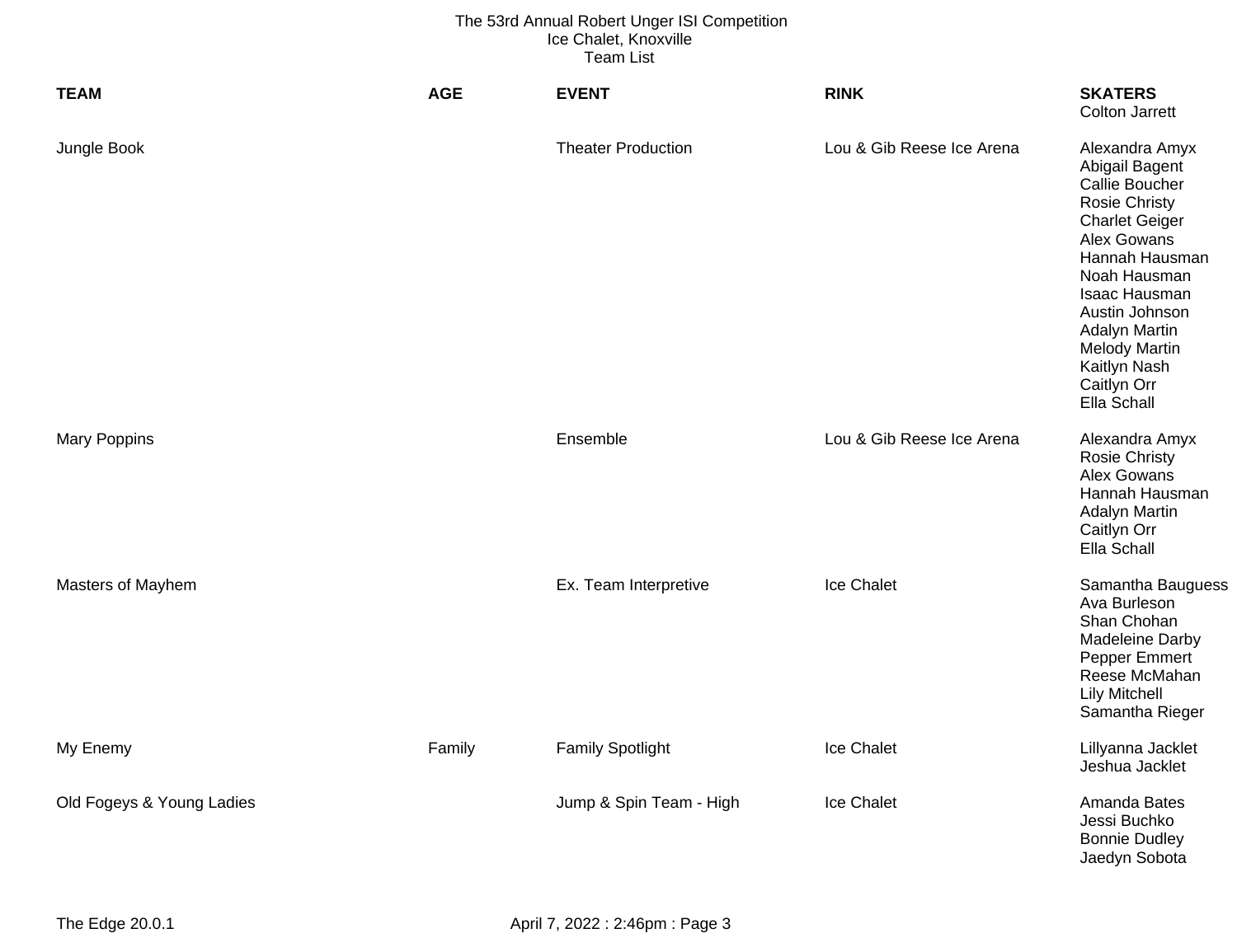| <b>TEAM</b>                         | <b>AGE</b> | <b>EVENT</b>          | <b>RINK</b>               | <b>SKATERS</b>                                                                                                                                                                                                                                                                                     |
|-------------------------------------|------------|-----------------------|---------------------------|----------------------------------------------------------------------------------------------------------------------------------------------------------------------------------------------------------------------------------------------------------------------------------------------------|
| <b>RU Revolution - Senior Youth</b> | Sr. Youth  | Sync. Skate           | Ice Chalet                | Alisa Apostoaei<br>Samantha Bauguess<br>Ava Burleson<br>Leah Dalili<br>Madeleine Darby<br>Evelyn Hawkey<br>Lillyanna Jacklet<br>Josie Jarrett<br>Samantha Rieger                                                                                                                                   |
| <b>RU Revolution - Teen</b>         | Teen       | Sync. Skate           | Ice Chalet                | Hannah Benson<br><b>Bonnie Dudley</b><br><b>Kate Early</b><br>Grace Graham<br>Josie Hamby<br>Jeshua Jacklet<br>Lauren Miller<br>Reagan Murphy<br>Jaedyn Sobota                                                                                                                                     |
| <b>RU Revolution - Youth</b>        | Youth      | Sync. Advance Form.   | Ice Chalet                | <b>Whitley Bauguess</b><br>Alison Butler<br>Shan Chohan<br>Parker Eaton<br>Pepper Emmert<br><b>Colton Jarrett</b><br>Reese McMahan<br>Eden McMahan<br><b>Lily Mitchell</b><br>Kyleigh Pinkston<br>Allison Reynolds<br>Hannah Rieger<br>Mairen Stiefel<br>Isabelle Swindeman<br>Evelyn_Rose Swinder |
| <b>TBD</b>                          |            | Ex. Team Interpretive | Lou & Gib Reese Ice Arena | Alexandra Amyx<br>Abigail Bagent<br>Rosie Christy<br><b>Charlet Geiger</b><br>Alex Gowans                                                                                                                                                                                                          |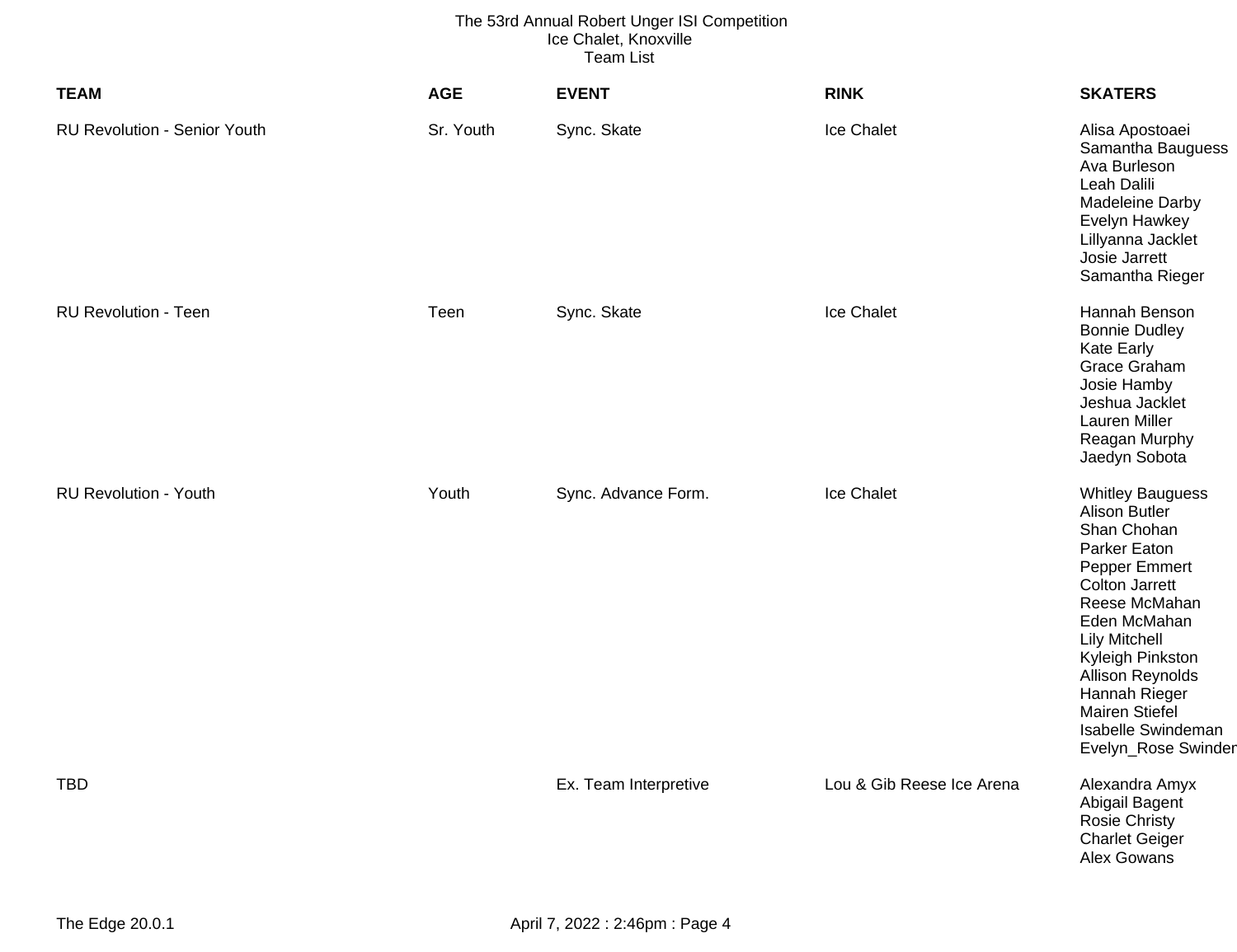| <b>TEAM</b>                              | <b>AGE</b> | <b>EVENT</b>            | <b>RINK</b>                      | <b>SKATERS</b><br>Hannah Hausman<br>Noah Hausman<br>Austin Johnson<br><b>Adalyn Martin</b><br>Kaitlyn Nash<br>Caitlyn Orr<br>Kenadi Scarberry<br>Ella Schall |
|------------------------------------------|------------|-------------------------|----------------------------------|--------------------------------------------------------------------------------------------------------------------------------------------------------------|
| Team USA                                 |            | Ensemble                | Huntsville Skating School        | Katelyn Harden<br>Kylie Harden<br><b>Caitlyn Nix</b>                                                                                                         |
| <b>Teenage Mutant Ninja Turtles</b>      |            | Jump & Spin Team - High | Ice Chalet                       | Abigail Bagent<br>Noah Hausman<br>Austin Johnson<br>Kaitlyn Nash                                                                                             |
| The Haunted Mansion                      |            | Ensemble                | <b>Ice Chalet</b>                | Ava Burleson<br>Amber Burleson<br>Hannah Rieger<br>Amanda Rieger<br>Jason Rieger<br>Samantha Rieger                                                          |
| The Official Super Awesome Totally Legit |            | Ensemble                | Ice Chalet                       | <b>Isaiah Beeler</b><br><b>Channing Clarke</b><br>Andrew Giovengo<br><b>Tony Knox</b><br>George Kohnstamm<br><b>Tommy Massey</b>                             |
| The Power Couple                         | Family     | <b>Family Spotlight</b> | <b>Huntsville Skating School</b> | <b>Cynthia Davies</b><br>Dan Moore                                                                                                                           |
| <b>THE Team</b>                          |            | Ex. Team Interpretive   | Ice Chalet                       | Alisa Apostoaei<br>Leah Dalili<br><b>Bonnie Dudley</b><br><b>Kate Early</b><br>Reagan Murphy<br>Jaedyn Sobota                                                |